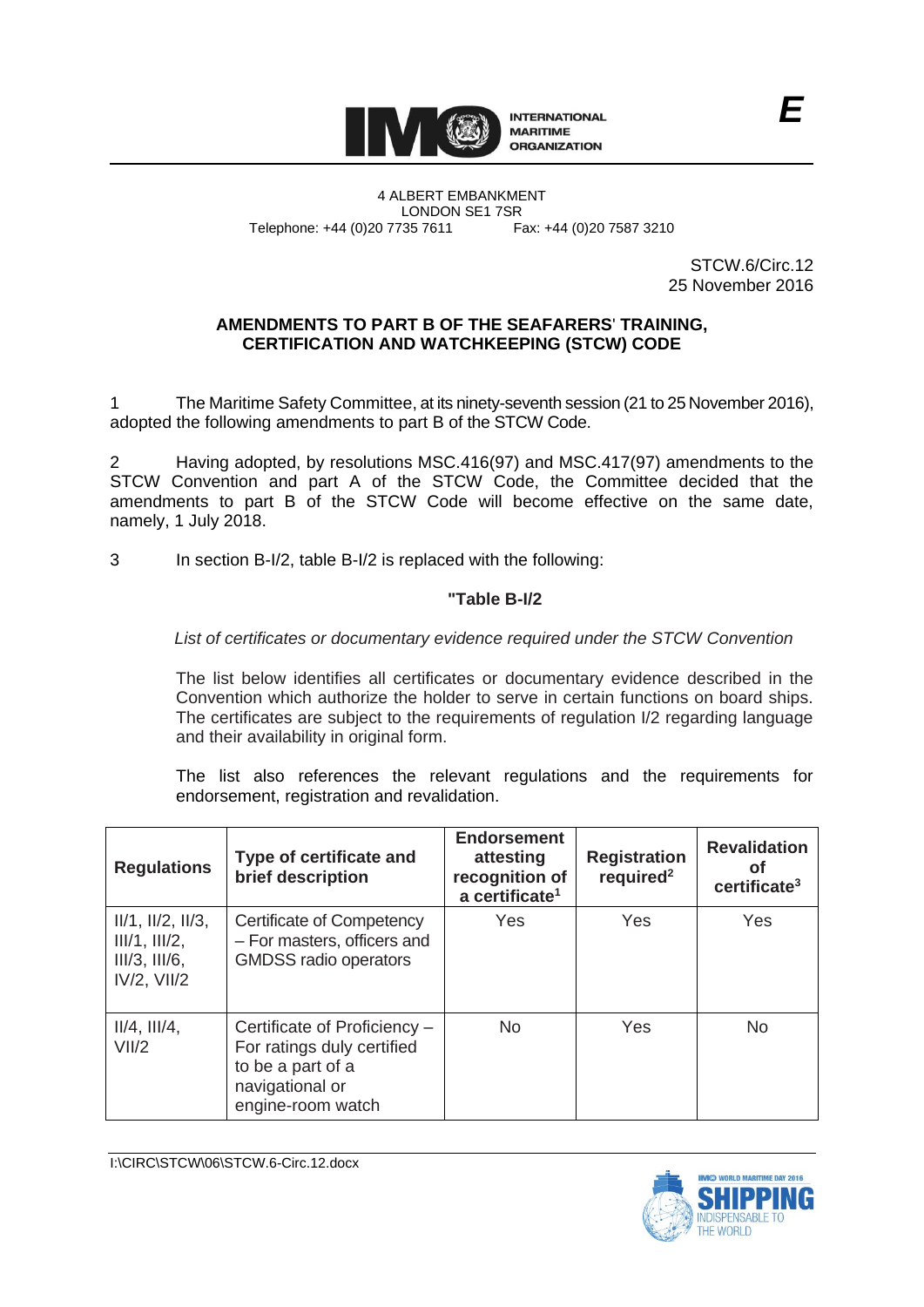|                    |                                                   | <b>Endorsement</b>         |                       |                          |
|--------------------|---------------------------------------------------|----------------------------|-----------------------|--------------------------|
|                    | Type of certificate and                           | attesting                  | <b>Registration</b>   | <b>Revalidation</b>      |
| <b>Regulations</b> | brief description                                 | recognition of             | required <sup>2</sup> | <b>of</b>                |
|                    |                                                   | a certificate <sup>1</sup> |                       | certificate <sup>3</sup> |
| $II/5$ , $III/5$ , | Certificate of Proficiency -                      | <b>No</b>                  | Yes                   | <b>No</b>                |
| III/7, VIII/2      | For ratings duly certified as                     |                            |                       |                          |
|                    | able seafarer deck, able                          |                            |                       |                          |
|                    | seafarer engine or                                |                            |                       |                          |
|                    | electro-technical rating                          |                            |                       |                          |
| $V/1-1, V/1-2$     | Certificate of Proficiency or                     | Yes                        | Yes                   | Yes                      |
|                    | endorsement to a                                  |                            |                       |                          |
|                    | Certificate of Competency -                       |                            |                       |                          |
|                    | For masters and officers on                       |                            |                       |                          |
|                    | oil, chemical or liquefied gas                    |                            |                       |                          |
|                    | tankers                                           |                            |                       |                          |
| $V/1-1, V/1-2$     | Certificate of Proficiency -                      | <b>No</b>                  | Yes                   | <b>No</b>                |
|                    | For ratings on oil,                               |                            |                       |                          |
|                    | chemical or liquefied gas<br>tankers              |                            |                       |                          |
| V/2                | Documentary evidence -                            | <b>No</b>                  | <b>No</b>             | No <sup>4</sup>          |
|                    | Training for masters,                             |                            |                       |                          |
|                    | officers, ratings and other                       |                            |                       |                          |
|                    | personnel serving on                              |                            |                       |                          |
|                    | passenger ships                                   |                            |                       |                          |
| V/3                | Certificate of Proficiency -                      | <b>No</b>                  | Yes                   | Yes <sup>8</sup>         |
|                    | training for masters,                             |                            |                       |                          |
|                    | officers, ratings and other                       |                            |                       |                          |
|                    | personnel on ships                                |                            |                       |                          |
|                    | subject to the IGF Code                           |                            |                       |                          |
| V/4                | Certificate of Proficiency -                      | <b>No</b>                  | Yes                   | Yes                      |
|                    | for masters and officers                          |                            |                       |                          |
|                    | on ships operating in polar                       |                            |                       |                          |
|                    | waters                                            |                            |                       |                          |
| V <sub>1</sub> /1  | Certificate of Proficiency <sup>5</sup>           | <b>No</b>                  | Yes                   | Yes <sup>6</sup>         |
|                    | - Basic training                                  |                            |                       |                          |
| VI/2               | Certificate of Proficiency <sup>5</sup>           | No                         | Yes                   | Yes <sup>6</sup>         |
|                    | - Survival craft, rescue<br>boats and fast rescue |                            |                       |                          |
|                    | boats                                             |                            |                       |                          |
| VI/3               | Certificate of Proficiency <sup>5</sup>           | <b>No</b>                  | Yes                   | Yes <sup>6</sup>         |
|                    | -Advanced firefighting                            |                            |                       |                          |
| V <sub>1</sub> /4  | Certificate of Proficiency <sup>5</sup>           | <b>No</b>                  | Yes                   | <b>No</b>                |
|                    | - Medical first aid and                           |                            |                       |                          |
|                    | medical care                                      |                            |                       |                          |
| VI/5               | Certificate of Proficiency -                      | <b>No</b>                  | Yes                   | <b>No</b>                |
|                    | Ship security officer                             |                            |                       |                          |
| V <sub>1</sub> /6  | Certificate of Proficiency <sup>7</sup>           | <b>No</b>                  | Yes                   | <b>No</b>                |
|                    | - Security awareness                              |                            |                       |                          |
|                    | training or security training                     |                            |                       |                          |
|                    | for seafarers with                                |                            |                       |                          |
|                    | designated security duties                        |                            |                       |                          |